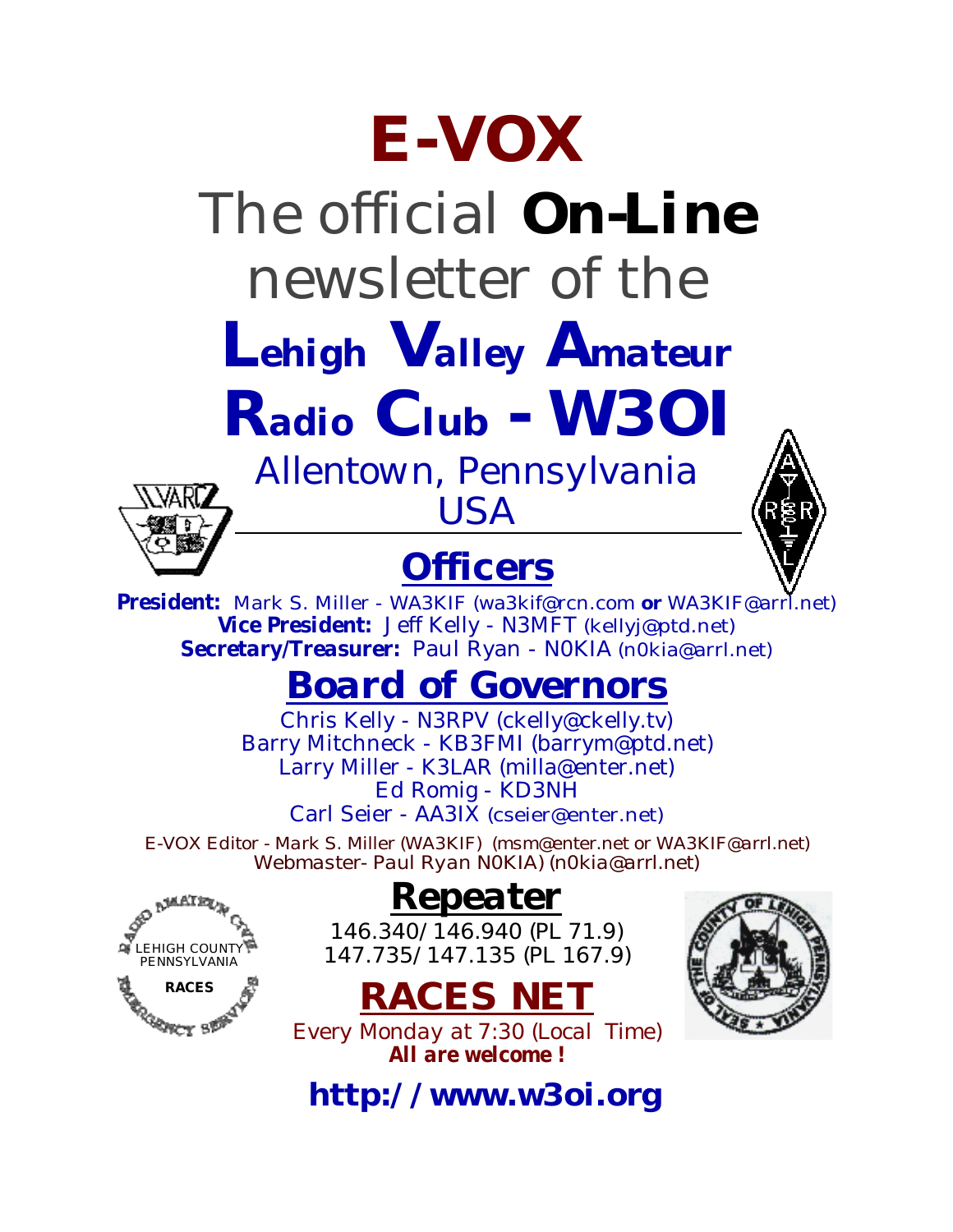#### **February, 2002 Contents**

|                                                                                                                                                                                                                                      | page 3        |
|--------------------------------------------------------------------------------------------------------------------------------------------------------------------------------------------------------------------------------------|---------------|
|                                                                                                                                                                                                                                      | page 3        |
| <b>Review of the January, 2002 Meeting </b>                                                                                                                                                                                          | page 4        |
|                                                                                                                                                                                                                                      | page 5        |
|                                                                                                                                                                                                                                      | page 6        |
|                                                                                                                                                                                                                                      | page 7        |
| <b>February 2002 Dinner Meeting Information Election Constraining Street Street Street Street Street Street Street Street Street Street Street Street Street Street Street Street Street Street Street Street Street Street Stre</b> |               |
| <b>Special Guest at March Meeting </b>                                                                                                                                                                                               | page 9        |
|                                                                                                                                                                                                                                      | page 10       |
|                                                                                                                                                                                                                                      | pages 11-12   |
|                                                                                                                                                                                                                                      |               |
|                                                                                                                                                                                                                                      | page 14       |
|                                                                                                                                                                                                                                      | page 15       |
|                                                                                                                                                                                                                                      | pages 16 - 17 |
|                                                                                                                                                                                                                                      | pages 18 - 19 |
|                                                                                                                                                                                                                                      | pages 20 - 21 |
|                                                                                                                                                                                                                                      | pages 22      |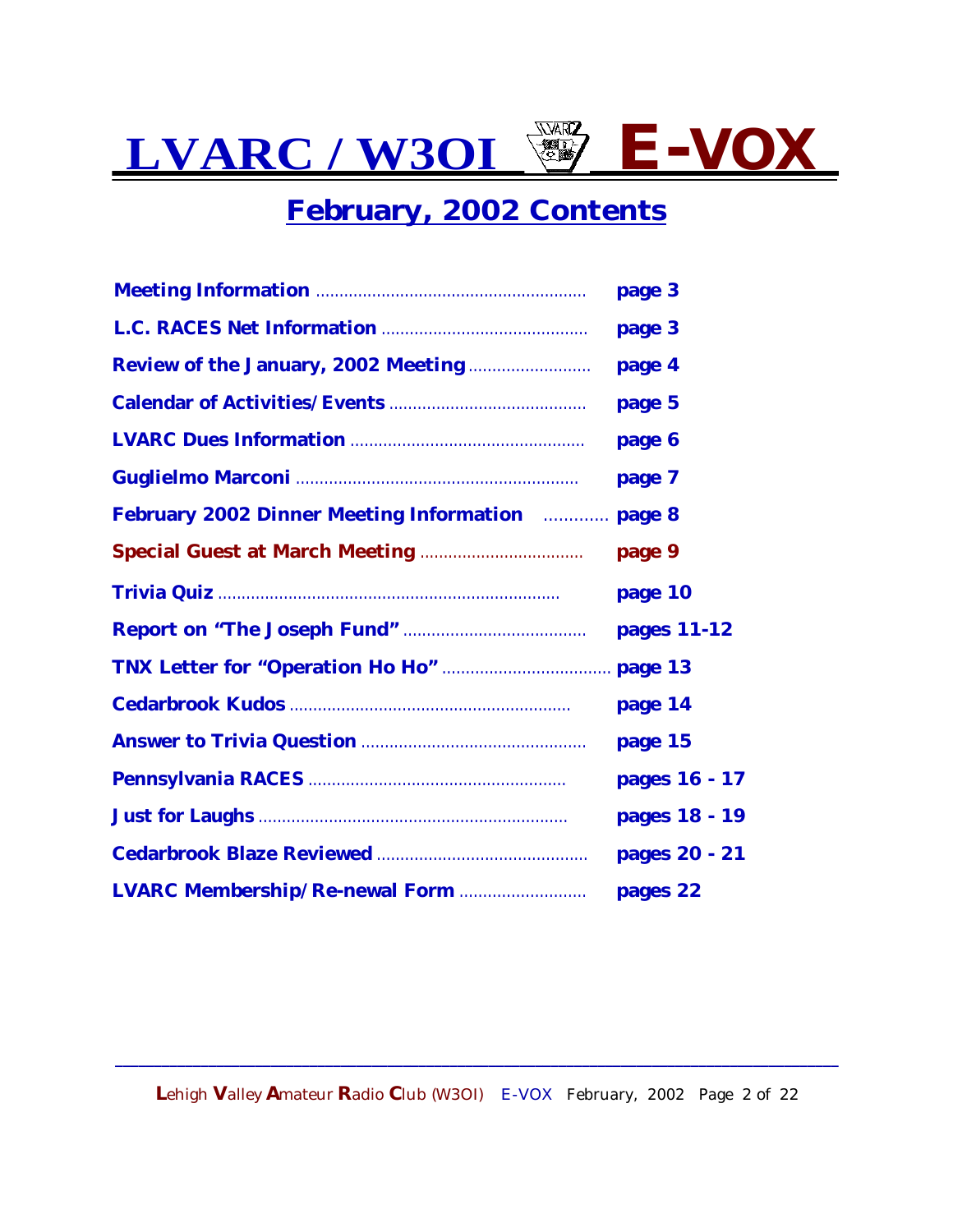

**The February, 2002 meeting will be held on Tuesday February 5 at The Parkland Restaurant**

**at 6:30 pm** (please note the change in time from our usual meeting time)**.**

**The menu is served Family Style and the cost is \$11.95 per person plus tax. & tip** 

**\*\*\* Family/friends are invited \*\*\* ( See page 8 for important details )**



**L**ehigh **V**alley **A**mateur **R**adio **C**lub (W3OI) E-VOX February, 2002 Page 3 of 22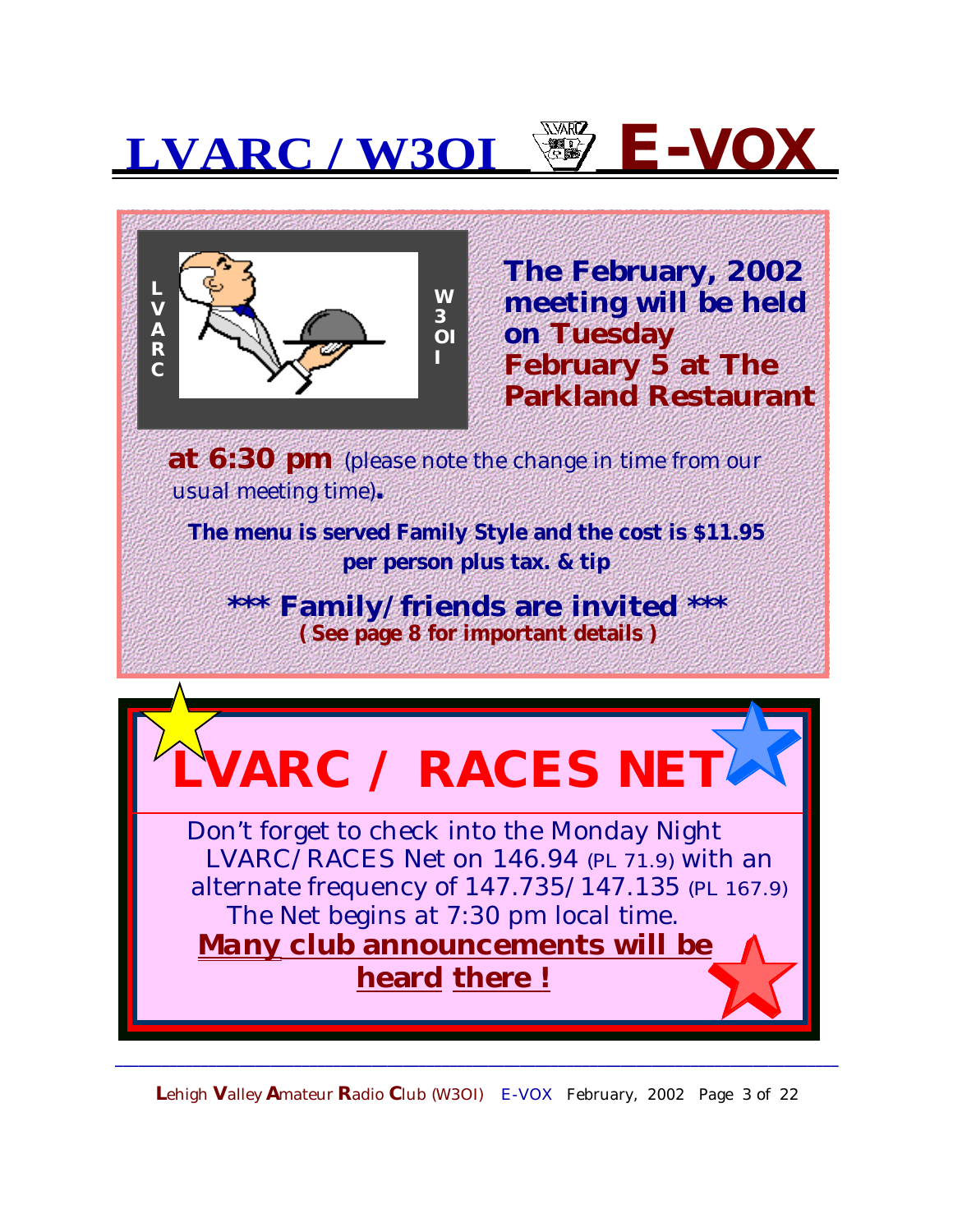**Discussed at the January, 2002 Meeting ...... Not quite the minutes, just a review**

The January, 2002 meeting of the LVARC was held at the Red Cross Building. There were 20 members present.

**1.** The meeting was called to order at 7:35 pm with the Pledge of Allegiance followed by a moment of silence for silent keys.

**2.** Paul reported a balance of \$916 in the treasury as of December, 2001.

**3.** The LVARC welcomed one visitor who became a member at the meeting. The LVARC welcomes Carl Stevenson (WA6VSE) to the membership !

**4.** Jeff (N3MFT) reported that the new "94" repeater is in the air although without the voters. Jeff is waiting for a power supply. Hopefully, the voters will be up soon.

- **5.** Jeff said there will be a UHF frequency linked to the "94" repeater on 446.625 soon.
- **6.** Autodial numbers will sent to all members for the "135" machine.
- **7.** Field Day is progressing. Bruce (KB3FIH) will check into a possible site.

**8.** The plans for the February dinner meeting are finalized. Paul will mail a \$50 deductible check to the Parkland restaurant. The dinner is scheduled for Tuesday February 5, 2002 at 6:30 pm. The cost is \$11.95 + tax + gratuity per person. Mark will need an exact number no later than January 31, 2002. The meeting will begin with a short business meeting prior to the dinner. "A few "former members" will be attending the dinner.

**9.** Jeff distributed certificates from L.C. to those who participated in the Cedarbrook event.

**10.** Mark read a letter from John Gerken that Mrs. Herman received regarding the Joseph Fund (see pages 11 & 12).

**11.** Plans for Chris's presentation at a meeting are being made. Details to follow on the Monday Night Net and at the dinner meeting.

**13.** The meeting adjourned at 8:41 pm (local)



**L**ehigh **V**alley **A**mateur **R**adio **C**lub (W3OI) E-VOX February, 2002 Page 4 of 22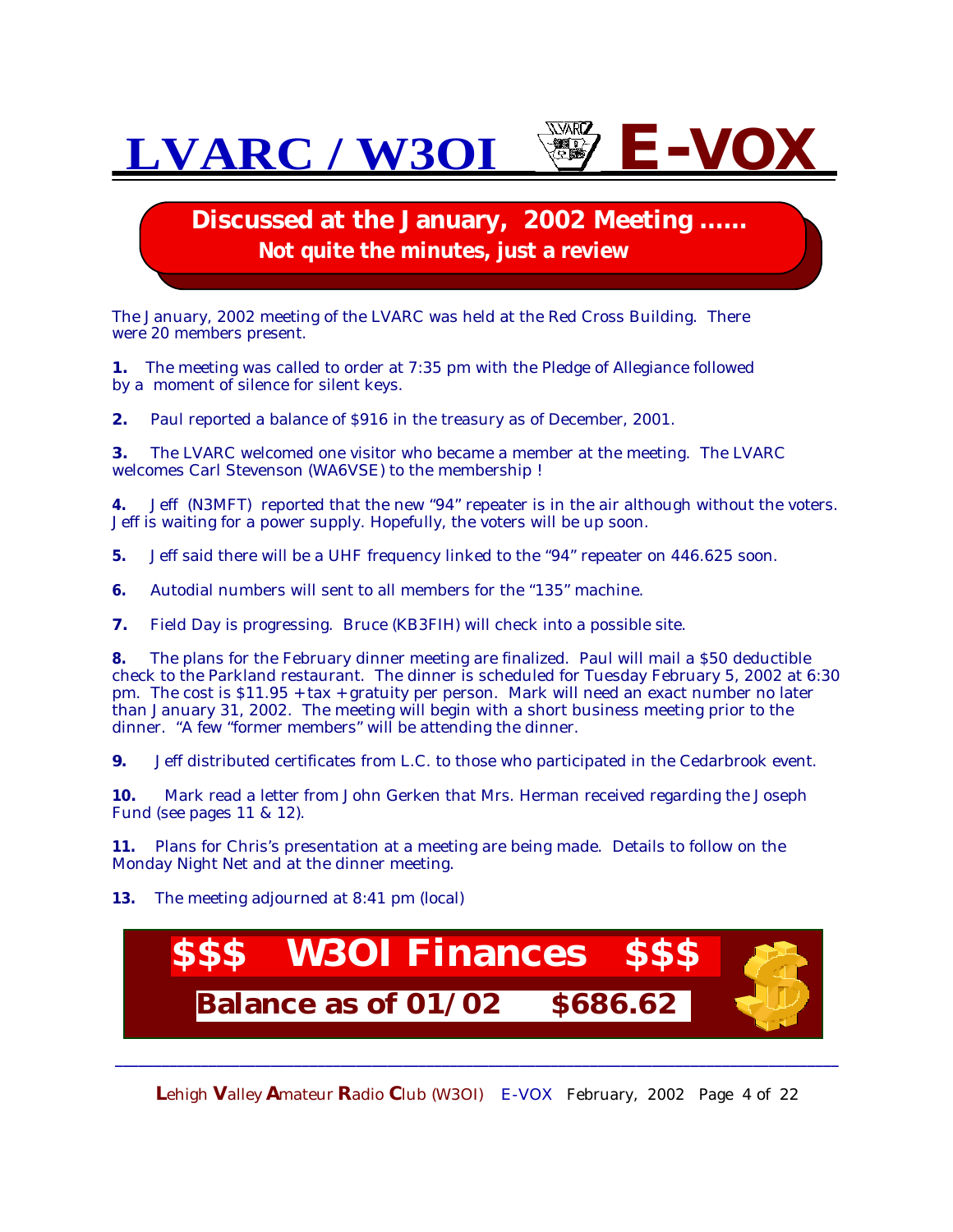|                                                                                                                                                                                                                                                                                                                                           | <b>LVARC/W30I</b>                                             |                                                              |           | <u>NARTZ</u>             | E-VOX                       |                                                                                                          |
|-------------------------------------------------------------------------------------------------------------------------------------------------------------------------------------------------------------------------------------------------------------------------------------------------------------------------------------------|---------------------------------------------------------------|--------------------------------------------------------------|-----------|--------------------------|-----------------------------|----------------------------------------------------------------------------------------------------------|
|                                                                                                                                                                                                                                                                                                                                           | <b>This Month In Ham Radio</b>                                |                                                              |           |                          |                             |                                                                                                          |
| Sunday                                                                                                                                                                                                                                                                                                                                    | Monday<br>Happy<br>Vallentine's Day                           | Tuesday                                                      | Wednesday | Thursday                 | Friday<br>11                | Saturday<br>10-10 Int.<br><b>SSB Contest</b><br>VT. NH. MN.<br>DE<br><b>QSO Party</b><br>YL-OM CW $\geq$ |
| 10-10 Int.<br><b>SSB Contest</b><br>VT. NH. MN.<br><b>DE</b><br><b>QSO Party</b><br>YL-OM CW <sub>3</sub>                                                                                                                                                                                                                                 | <b>ARES</b><br><b>RACES</b><br><b>Net</b><br>7:30             | <b>LVARC</b><br><b>Dinner</b><br><b>Meeting</b><br>6:30<br>5 | 6         | 7                        | 8                           | Utah QSO<br>Party<br>Asia-Pacific<br>Sprint-CW<br><b>YL-OM SSB</b><br>9                                  |
| Utah QSO<br>Party<br>Asia-Pacific<br>Sprint-CW<br><b>YL-OM SSB</b><br>1 <sub>O</sub>                                                                                                                                                                                                                                                      | <b>ARES</b><br><b>RACES</b><br><b>Net</b><br>7:30<br>11       | 12                                                           | 13        | Valentine's<br>Day<br>14 | 15                          | <b>ARRL Inter.</b><br>DX CW<br>16                                                                        |
| <b>ARRL Inter.</b><br>DX CW                                                                                                                                                                                                                                                                                                               | <b>ARES</b><br><b>RACES</b><br><b>Net</b><br>7:30             |                                                              |           |                          | CQ 160-Meter<br>Contest SSB | CQ 160-Meter<br><b>Contest SSB</b>                                                                       |
| 17<br>CQ 160-Meter<br><b>Contest SSB</b><br><b>CQC Winter</b><br>QSO Party <sub>24</sub>                                                                                                                                                                                                                                                  | 18<br><b>ARES</b><br><b>RACES</b><br><b>Net</b><br>7:30<br>25 | 19<br>26                                                     | 20<br>27  | 21<br>28                 | 22                          | 23                                                                                                       |
| The February meeting will be held on Tuesday February 5, 2002 at<br><b>The Parkland Restaurant at 6:30</b> (see page 8).<br>The <b>March</b> meeting is scheduled to be on Tuesday March 5, 2002<br>at the red Cross building at 7:30. Chris will present on Wednesday<br>March 20 at 6:30 at the LV Hospital's Auditorium. (See page 9). |                                                               |                                                              |           |                          |                             |                                                                                                          |
| The April 2 meeting will be at the Red Cross Building at 7:30                                                                                                                                                                                                                                                                             |                                                               |                                                              |           |                          |                             |                                                                                                          |

**L**ehigh **V**alley **A**mateur **R**adio **C**lub (W3OI) E-VOX February, 2002 Page 5 of 22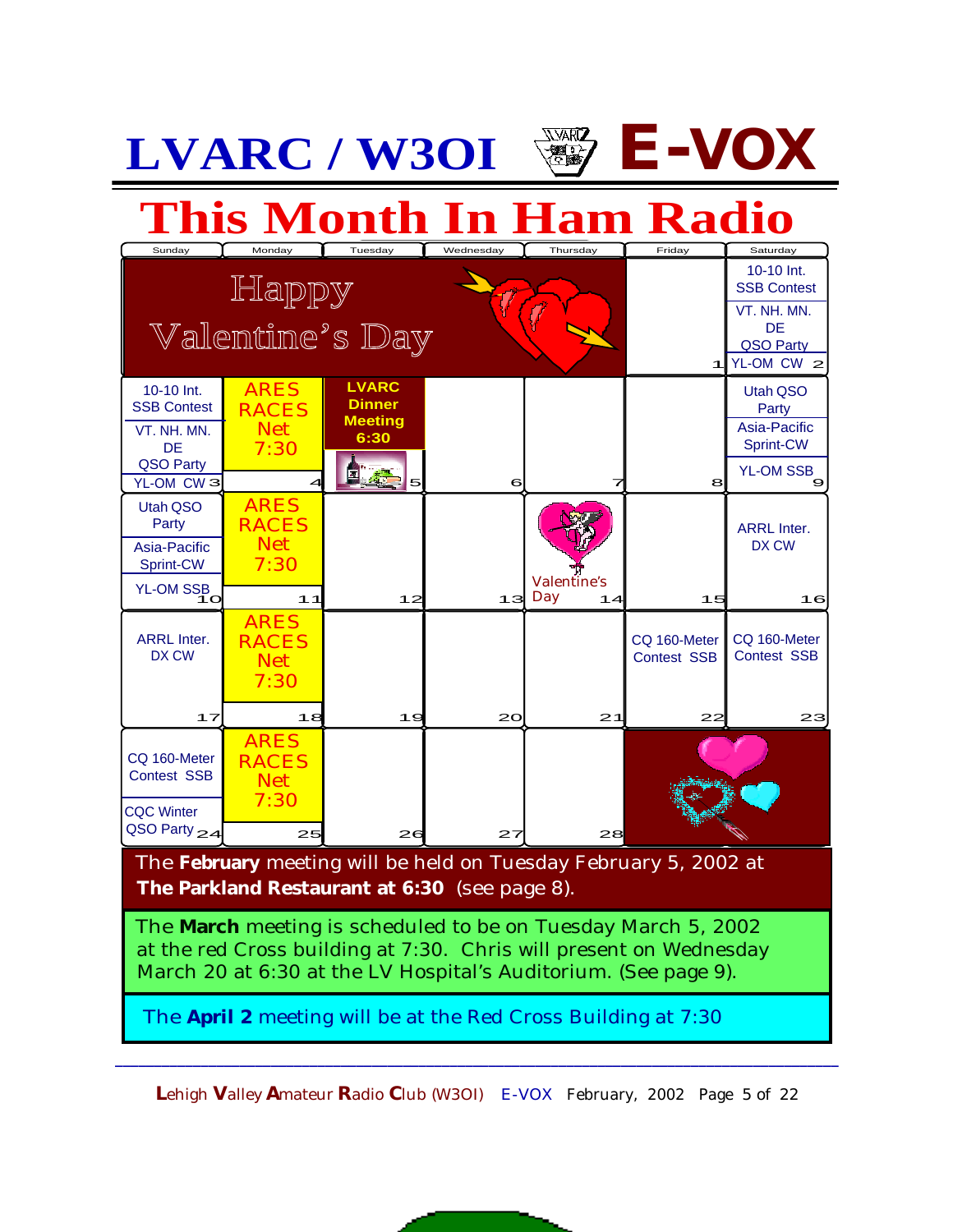

 Us this form for NEW or RENEWAL membership.See the last page of this issue for a membership form.

| <b>Regular (Active) Membership</b><br>(Includes phone patch) ---------- \$17.00 |
|---------------------------------------------------------------------------------|
| Additional Family member ------- \$3.00                                         |
| Non-Ham Membership ---------- \$5.00                                            |
| TWO ways to pay                                                                 |

(1) Clip the form and return to Paul (NOKIA) via US mail OR

(2) Pay Paul or Mark at the meeting.

**L**ehigh **V**alley **A**mateur **R**adio **C**lub (W3OI) E-VOX February, 2002 Page 6 of 22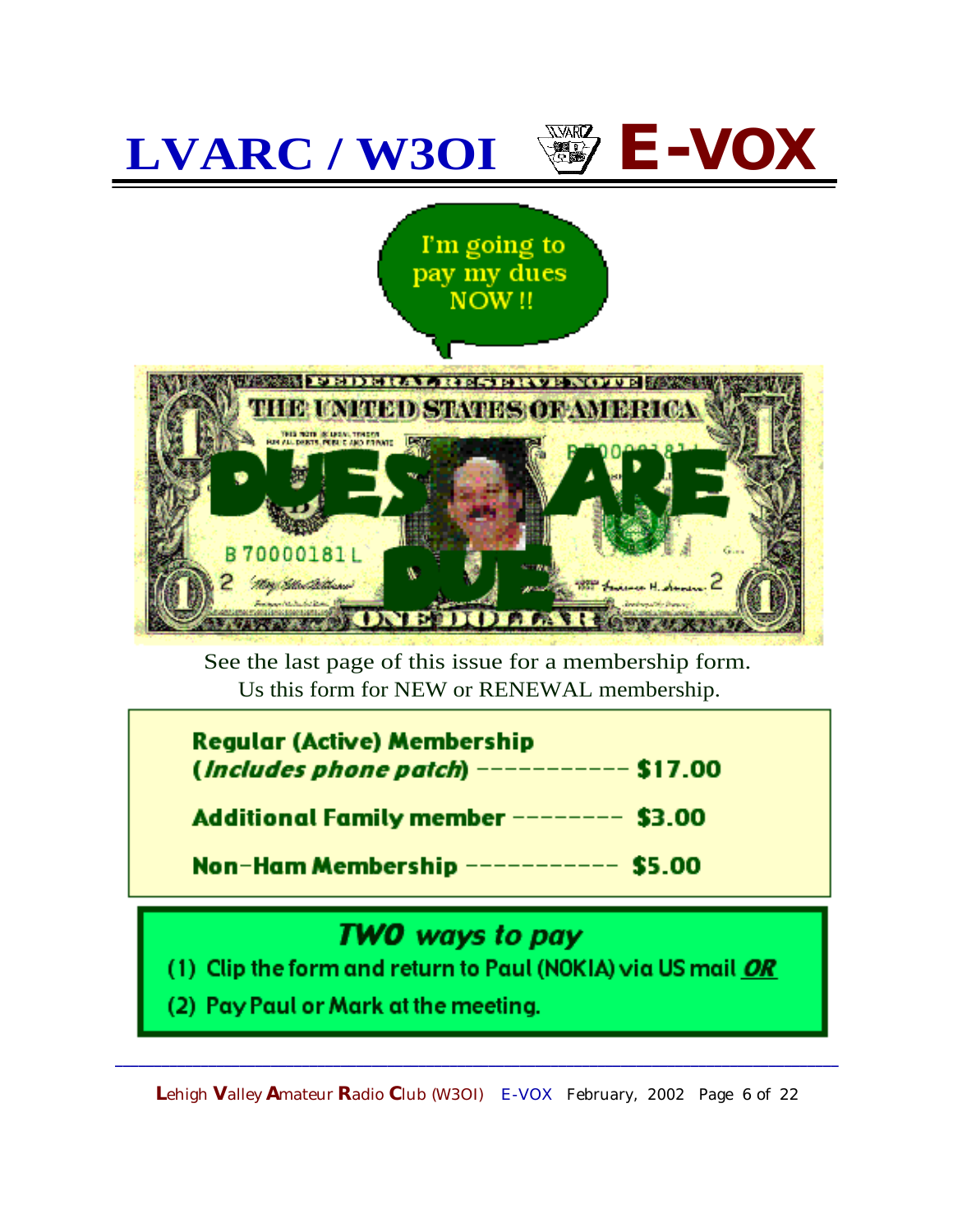

Radio waves were known as 'Hertzian Waves' when Marconi began experimenting in 1894. A few years earlier Heinrich Hertz had produced and detected the waves across his laboratory. Marconi's achievement was to produce and detect the waves over long distances, laying the foundations for what today we know as radio.

The family home was his Italian father's villa near Bologna. His Irish mother often took Guglielmo to visit relatives in England and his formal education suffered. But in Bologna their neighbour, the distinguished physicist Professor Righi, interested the young Guglielmo in electricity generally and the work of Hertz in particular.

Marconi repeated Hertz's experiments in the villa attics. Hertzian waves were produced by sparks in one circuit and detected in another circuit a few meters away. Marconi could soon detect signals over several kilometers and this led him to try and interest the Italian Ministry of Posts and Telegraphs.

He was unsuccessful, but in 1896 his cousin, Henry Jameson-Davis, arranged an introduction to Nyilliam Preece, Engineer-in-Chief of the British Post Office. Encouraging demonstrations in London and on Salisbury Plain followed and in 1897 Marconi obtained a patent and established the Wireless Telegraph and Signal Company Limited, which opened the world's first radio factory at Chelmsford, England in 1898.

Experiments and demonstrations continued. Queen Victoria at Osborne House received bulletins by radio about the health of the Prince of Wales, convalescent on the Royal Yacht off Cowes. In 1901 signals were received

across the Atlantic. Broadcasting as we know it was still in the future - the BBC was established in 1922 - but Marconi had achieved his aim of turning Hertz's laboratory demonstration into a practical means of communication and established in Chelmsford the Company which still bears his name.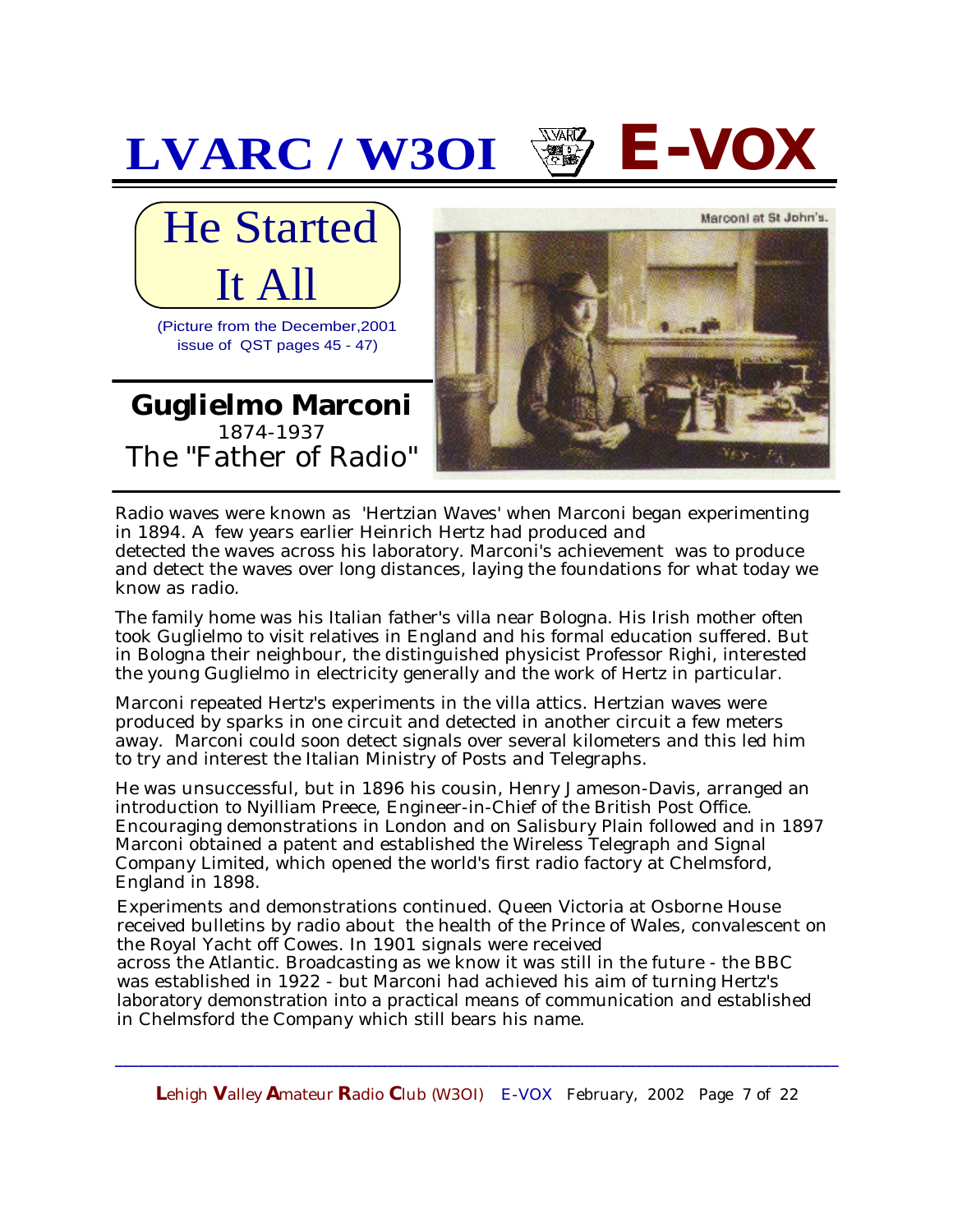



### **LVARC to Host 2nd Dinner Meeting**

The dinner meeting at the Paddock in September was so well received, we thought we would do it again! This time we will be meeting at the Parkland Restaurant on Walbert Avenue.

The **February 5, 2002 meeting will be held at the Parkland Restaurant** beginning at **6:30 pm**. Please note the change in time. Since this meeting includes dinner, we will meet **one hour earlier than our regular meeting**. The agenda includes a regular business meeting and dinner. Please note that the each member is responsible for the cost of his dinner. The dinner will be "family style" and will cost \$11.95 plus tax and tip (18%) per person. The menu includes coffee/tea, fruit salad, tossed salad, beef and white fish, oven roasted potatoes, filling, corn and cherry pie. **Family and friends are also invited.**

**Former members or "Old Timers" have been invited !! Notices of this meeting have been sent to approximately 21 former LVARC members inviting them to the dinner meeting. Perhaps we can spark their interest in amateur radio and / or membership in the LVARC !!!**

We **must** have an accurate count no later than January 31, 2002. **Please tell Mark if you plan to attend and the NUMBER ATTENDING ON OR BEFORE THURSDAY JANUARY 31. I can be contacted via phone (**610-865-9183**), e-mail (**[msm@enter.net](mailto:msm@enter.net)**) or tell me on the Monday Night Net.**

**L**ehigh **V**alley **A**mateur **R**adio **C**lub (W3OI) E-VOX February, 2002 Page 8 of 22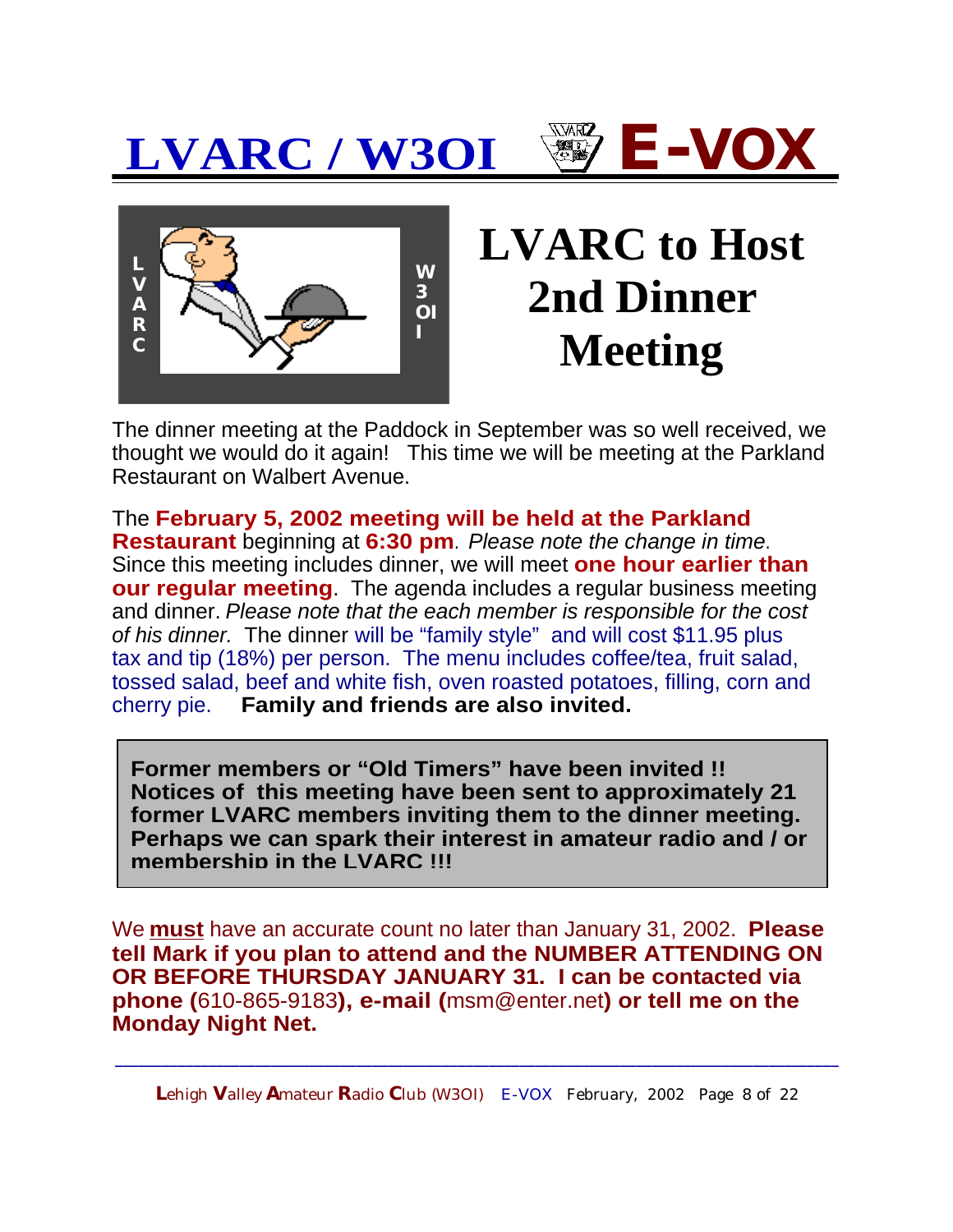

#### **SPECIAL GUEST SPEAKER TO ADDRESS THE LVARC ON WEDNESDAY MARCH 20, 2002**

#### **DO NOT MISS THE MARCH SPECIAL EVENT!!!!!**

#### **SPECIAL PROGRAM for March 20, 2002 will feature W3OI's own N3SIG!!**

Yes, Chris will be back in the United States and has asked if he could address the members of the Lehigh Valley and Delaware Amateur Radio Clubs.

We will be meeting at the Lehigh Valley Hospital's auditorium on Wednesday March 20 at 6:30 pm. Chris has promised a great presentation which includes a talk, video and *door prizes* !

This will be a great time to welcome Chris home as well as hear tales of his adventures in at the South Pole !

Perhaps we will have some pre-Spring weather for him to enjoy. Let's give him a "WARM" welcome back to the US -- **PLAN TO ATTEND !**



#### **MARK YOUR CALENDAR NOW !**

**L**ehigh **V**alley **A**mateur **R**adio **C**lub (W3OI) E-VOX February, 2002 Page 9 of 22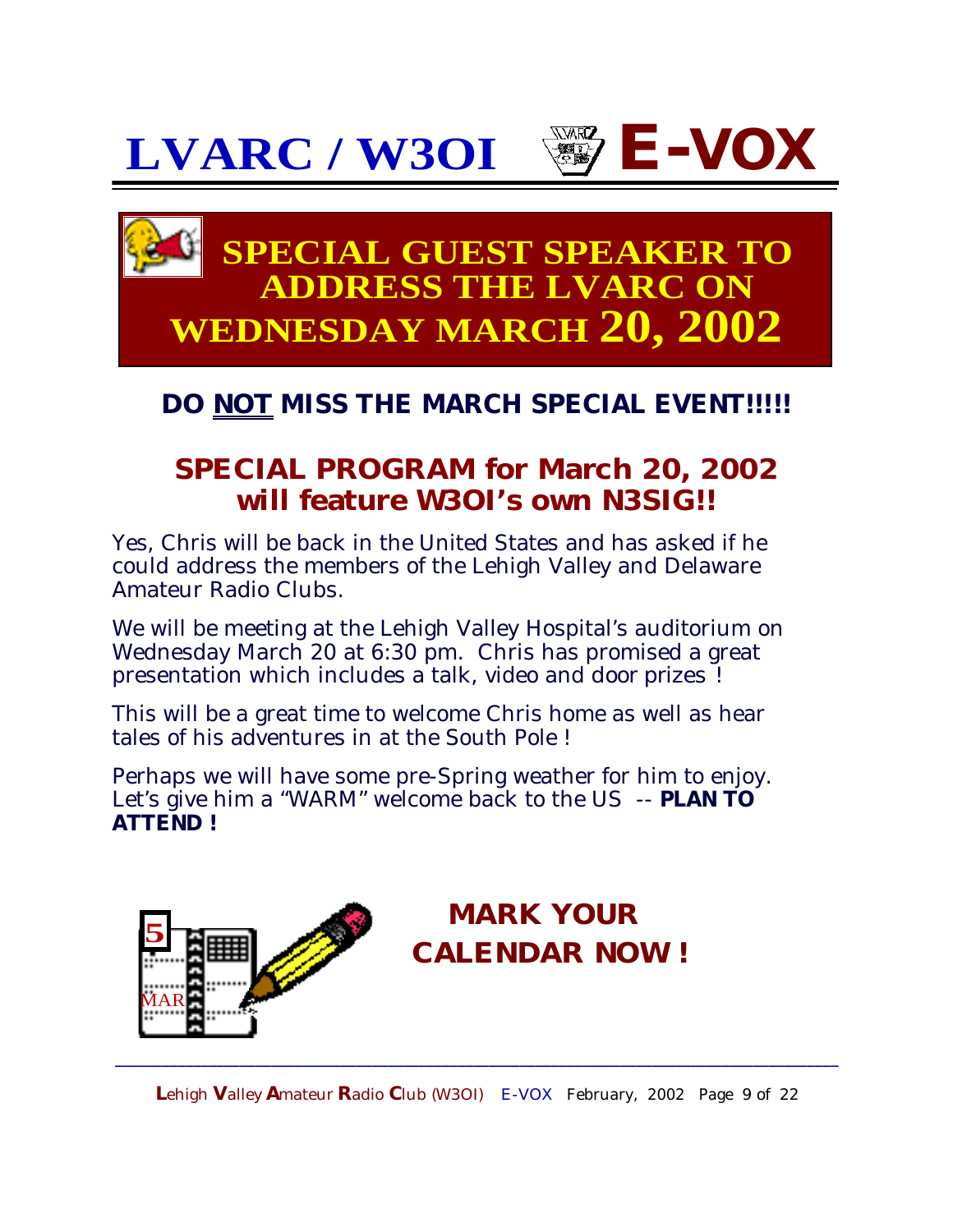

### **Trivia Quiz**

(T*est your Knowledge* )





A **FLOCK** of birds, a **PRIDE** of lions, a **GAGGLE** of geese and a **HERD** of horses are words which describe a "group" or "collection" of a breed of animal. **What word describes a group of crows ???**

(Answer on page 15)



**L**ehigh **V**alley **A**mateur **R**adio **C**lub (W3OI) E-VOX February, 2002 Page 10 of 22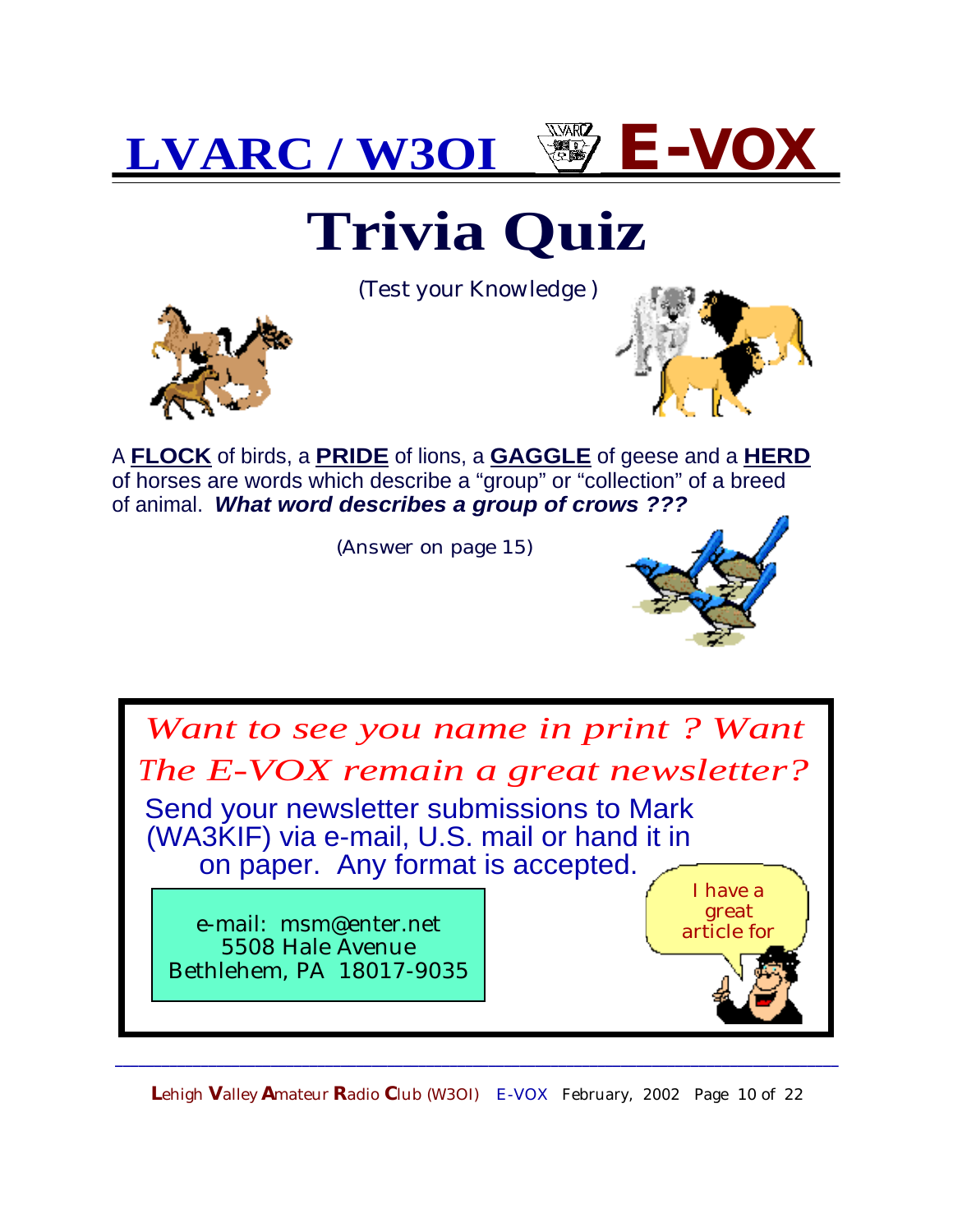

**A**s you may remember, at the December, 2001 meeting, it was decided to make a donation to the "Joseph Fund." This is a fund set up by John E. Gercken (AA9UF) to collect money for Joseph to buy him amateur radio equipment. The appeal for donations appeared in World Radio and was announced at our meeting. My mother, who, although not a licensed ham, follows the activities of the club through hard copies of the VOX which I print and give to her each month as well al monitoring the Monday night nets, also decided to make a donation to this fund. Following (page 11), is a copy of a letter she received from John on December 4, 2001.



chemetro e temenente de chemetro e

**L**ehigh **V**alley **A**mateur **R**adio **C**lub (W3OI) E-VOX February, 2002 Page 11 of 22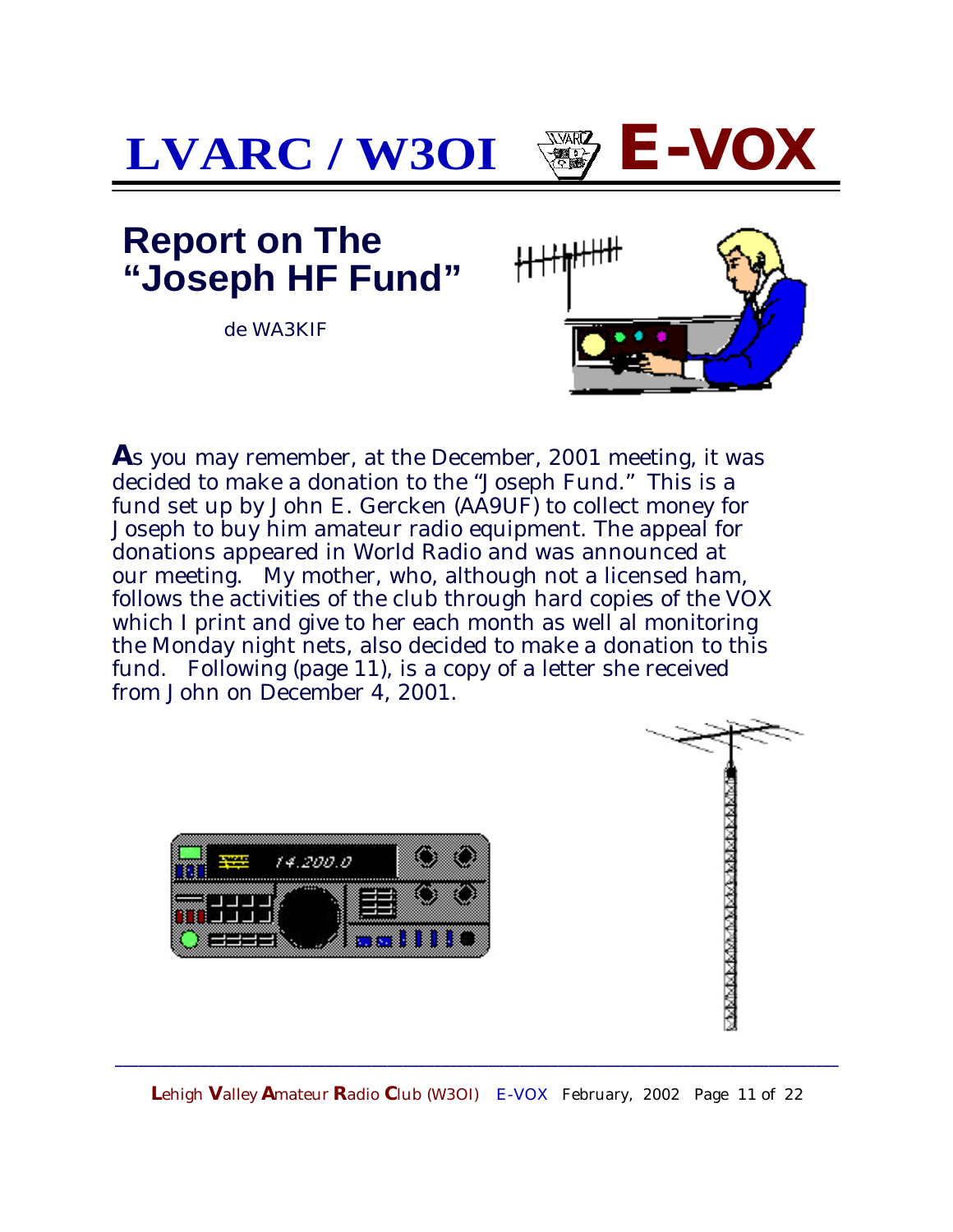**\_\_\_\_\_\_\_\_\_\_\_\_\_\_\_\_\_\_\_\_\_\_\_\_\_\_\_\_\_\_\_\_\_\_\_\_\_\_\_\_\_\_\_\_\_\_**

#### **AMATEUR RADIO STATION AA9UF**

JOHN E. GERCKEN 35998 E 400 N RD. - BELLFLOWER, IL 61724-9674 E-MAIL: [igercken@bwsys.net](mailto:igercken@bwsys.net)

\_\_\_\_\_\_\_\_\_\_\_\_\_\_\_\_\_\_\_\_\_\_\_\_\_\_\_\_\_\_\_\_\_\_\_\_\_\_\_\_\_\_\_\_\_\_\_\_\_\_\_\_\_\_\_\_\_\_\_\_\_\_\_\_\_\_

Dec 4, 2001

Dear Dorothy,

Thank you very much for your generous gift of \$10.00. Currently, I have received \$1,020 including your gift. An Icom 718, internal DSP board, MFJ-969 antenna tuner, and a Bencher BY-1 key has been purchased and installed. Also, he now has a 32 ft. tower complete with G5RV antenna and 2-meter ground plane antenna. He has an old Kenwood 2-meter rig to use, which I gave him as well. His next purchase will most likely be a dual band mobile VHF/UHF rig. My brother was able to get Joseph a used Pentium 300 MHz computer for \$145, which Joseph paid for with his own money. Once he gets his General license, he will be all set to work the new digital modes on HF.

I am keeping accurate records of donations so I know who donated what along with names and addresses in case there are any questions raised. Joseph is still studying his CW and making good progress. He will be going to take his CW test on December 15th in Morton, IL. Watch for an upcoming follow-up article in World Radio.

Thanks again for your help.

73, and God Bless You,

John E. Gercken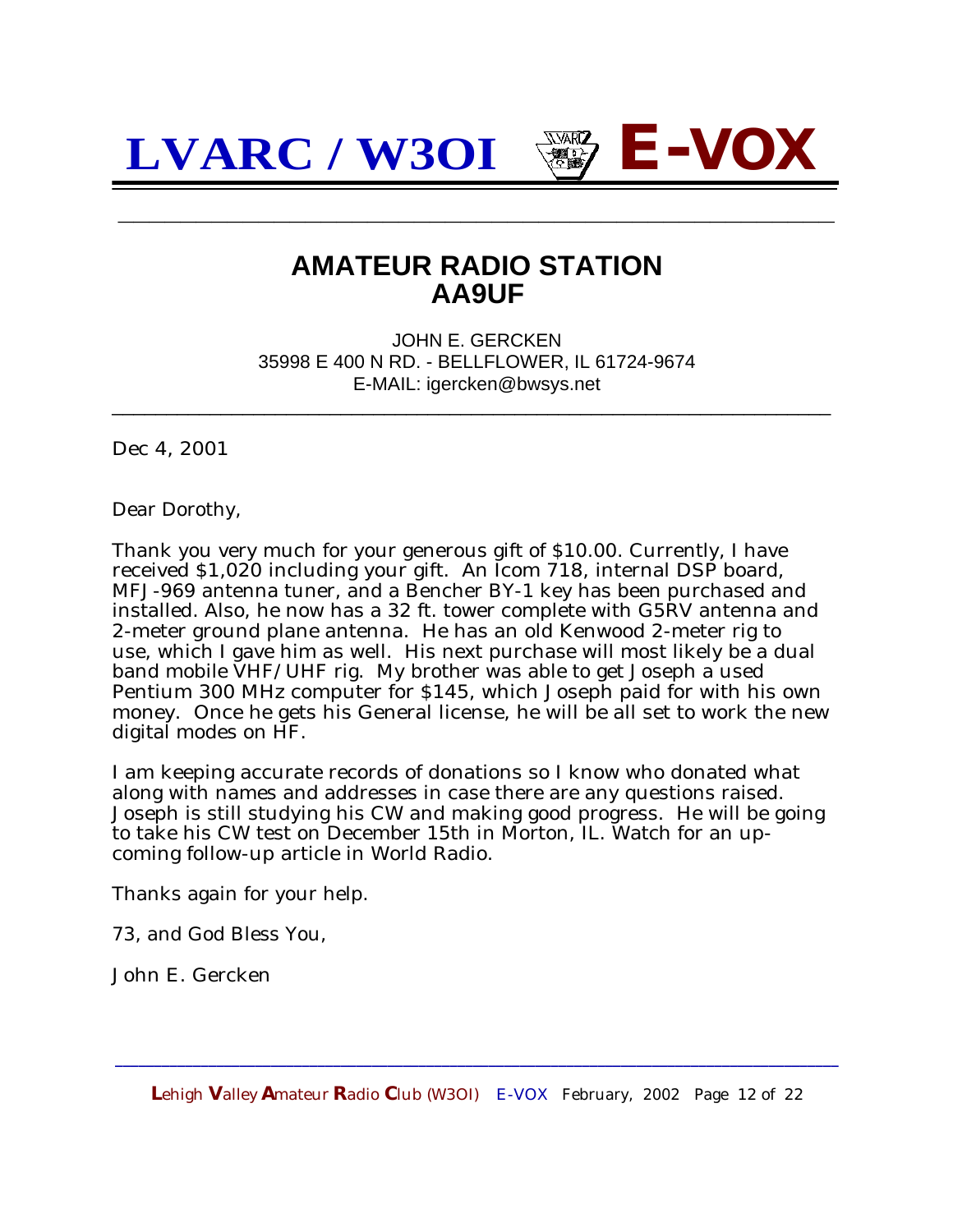# **Nice TNX Note for**

# 'Operation "Ho Ho" de WA3KIF

Below is a nice e-mail I received from Fran Feathers, director of the pediatric Unit at the Lehigh Valley Hospital, thanking the LVARC for their origination and participation with "Operation Ho Ho."

As you remember, "Operation Ho Ho" was an event where LVARC members went to the Lehigh Valley Hospital and let the children "Talk to Santa" via amateur radio.

 $\overline{a_1}$  ,  $\overline{a_2}$  ,  $\overline{a_3}$  ,  $\overline{a_4}$  ,  $\overline{a_5}$  ,  $\overline{a_6}$  ,  $\overline{a_7}$  ,  $\overline{a_8}$  ,  $\overline{a_9}$  ,  $\overline{a_9}$  ,  $\overline{a_9}$  ,  $\overline{a_9}$  ,  $\overline{a_9}$  ,  $\overline{a_9}$  ,  $\overline{a_9}$  ,  $\overline{a_9}$  ,  $\overline{a_9}$  ,

Mark Miller and the L.V. Amateur Radio Group,

On behalf of the patients and staff at Lehigh Valley Hospital, I would like to thank you for sharing the holiday season with us this year. We appreciate the time and effort involved in organizing and planning the visit to our unit. Talking with Santa was a HUGE hit with the children and families, and I hope you all had as much fun as I did watching the children's reactions. What a wonderful and unique idea to bring to our patients.

As you can imagine, a hospitalization is a very difficult time for a child, and being here over a holiday, makes it even more so. Please know that through your thoughtfulness and generosity you helped to brighten the day and holiday season for our children and families. It is nice for them to know that others are thinking about them and wishing them well.

Thank you again for thinking of the pediatric patients at Lehigh Valley hospital. I look forward to hearing from you next year!!!

Sincerely,

Fran Feathers, CCLS Child Life Specialist Lehigh Valley Hospital Pediatric Unit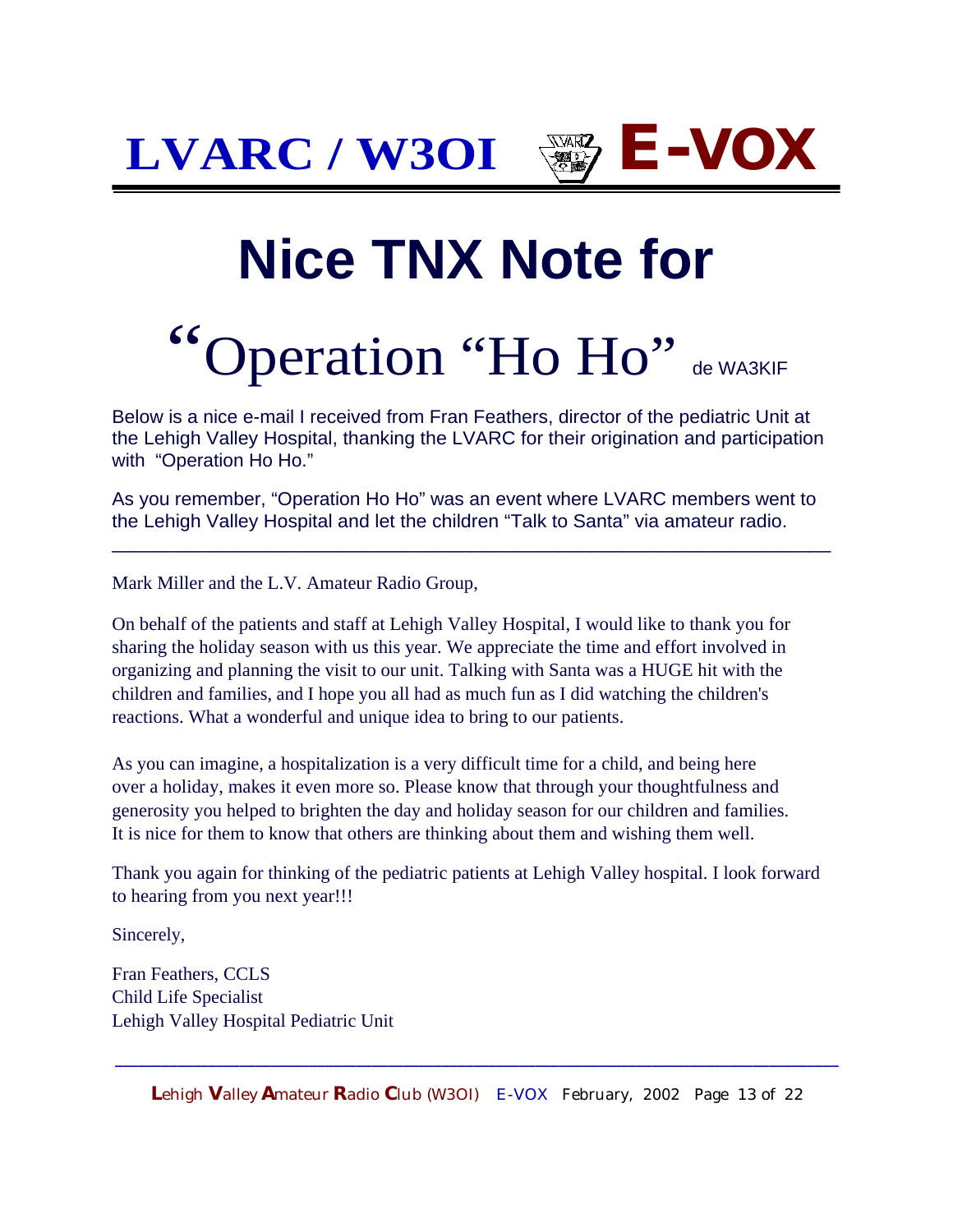

#### **de Jeff Kelly (N3MFT) - L.C. EC**

Below, is a copy of an e-mail I received from Jeff Kelly (N3MFT), the Lehigh County EC,about RACES and its involvement with the Cedarbrook event in December, 2001.

#### **From: Jeff Kelly**

To: Bob Green Cc: Jeff Keller Date: Thursday, December 27, 2001 10:18 PM Subject: CedarBrook

\_\_\_\_\_\_\_\_\_\_\_\_\_\_\_\_\_\_\_\_\_\_\_\_\_\_\_\_\_\_\_\_\_\_\_\_\_\_\_\_\_\_\_\_\_\_\_\_\_\_\_\_\_\_\_\_



Bob:

I just wanted to pass along a job well done from Cetronia Ambulance .Tonight we had a review of the Cedarbrook Disaster . They made several reference to the RACES group and job well done . But after the Critique Forest Weider and John Kloss from Cetronia came up to me and wanted me to pass along their thanks along to you for a job beyond the call of duty. When Forest was stranded at Muhlenburg Hosp. you volunteered with out hesitation to help out and stay with Forest through-out the night.

Your example of leadership that night showed Amateur radio in it very best light. I know that when ever called upon for Public Service you always ready to serve. I'm sure that Amy was smiling in Heaven that night. Again thank you for a job well done.

Ps. Certonia said that they are sure they job finished so smoothly because of yours and the rest of the Amateurs help.



Jeff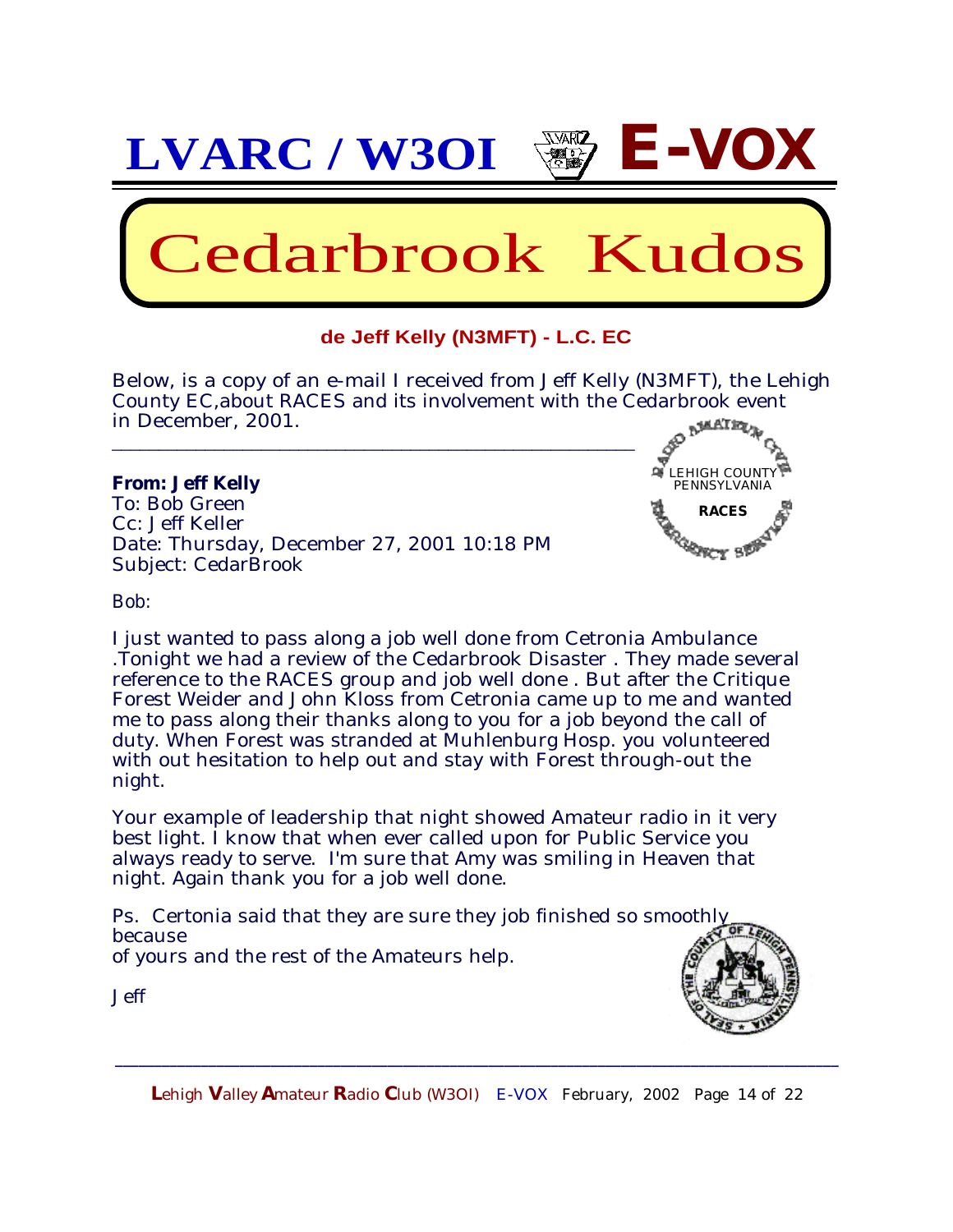

**LOOKING FOR PROGRAM SUGGESTIONS The LVARC is looking for ideas for LVARC activities. We have a dinner meeting, Field Day and a possible fishing trip scheduled but we still need suggestions for other meeting activities. If you have any suggestions, please contact any club officer.**

**L**ehigh **V**alley **A**mateur **R**adio **C**lub (W3OI) E-VOX February, 2002 Page 15 of 22

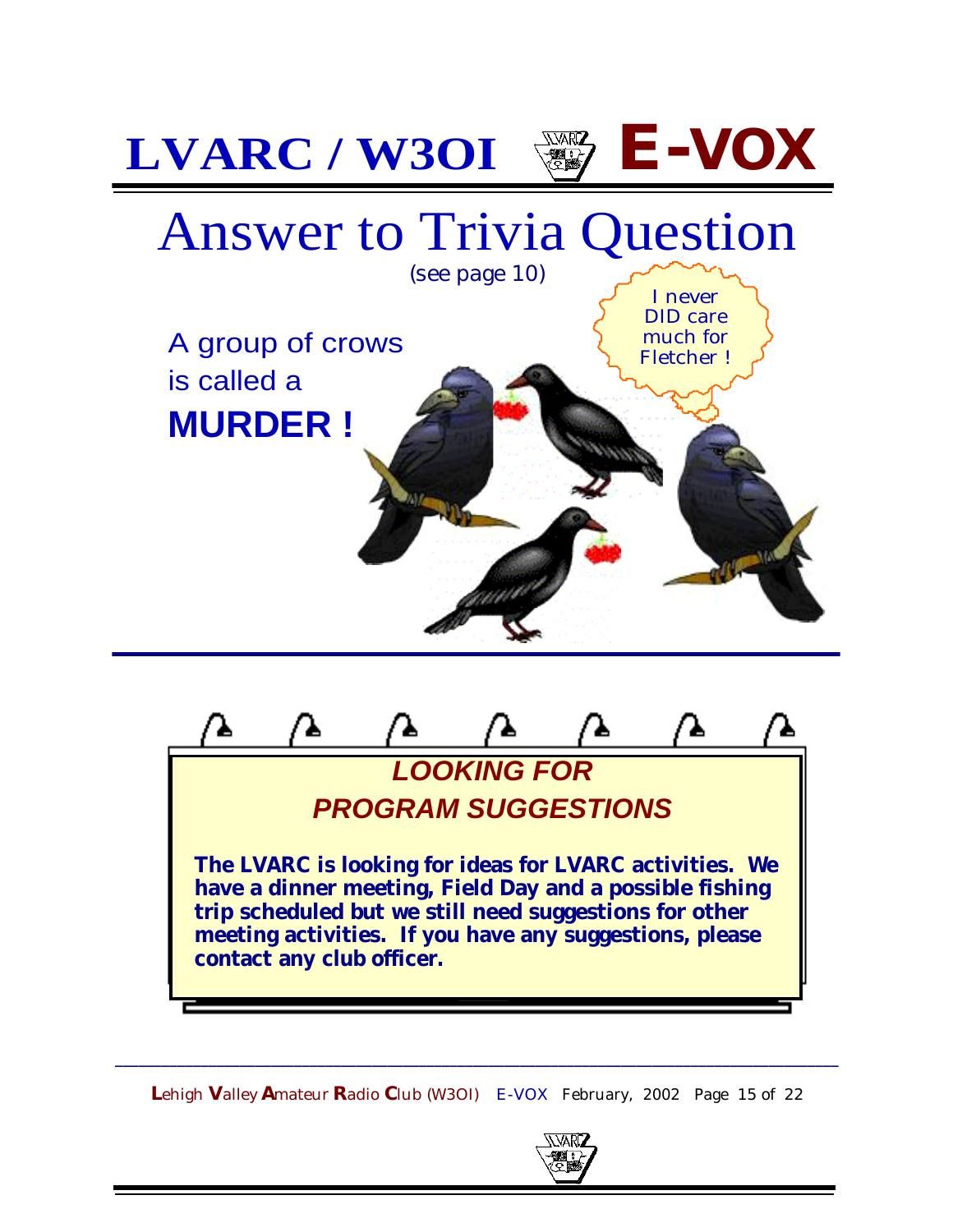#### **Commonwealth of Pennsylvania – RACES**

de Jeff Kelly (N3MFT)

**Pennsylvania Emergency Management Agency**

**Date: December 27, 2001 To: All Area Offices and Counties From: Thomas C. Garvie State RACES Coordinator, PEMA Subject: Commonwealth of Pennsylvania – RACES** 

This is to inform you of a possible emergency communications resource that you may not be fully aware of.

The resource is the Radio Amateur Civil Emergency Service (RACES)

This is a radio service using amateur radio stations ("Ham Radio Operators) for Emergency Management Communications during periods of local, regional, state, or national civil emergencies. RACES is authorized by the Federal Communications Commission.

Races operation is indispensable for emergency communications. Should landline telephone service be interrupted due to a disaster, RACES operation would be the only way to communicate, both locally, statewide, and nationwide.

The three state regional nets meet every Sunday as follows:

EASTERN REGION RACES NET meets @ 0900 on 3987.5 khz

CENTRAL REGION RACES NET meets @ 0830 on 39935. khz

WESTERN REGION RACES NET meets @ 0900 on 3990.5 khz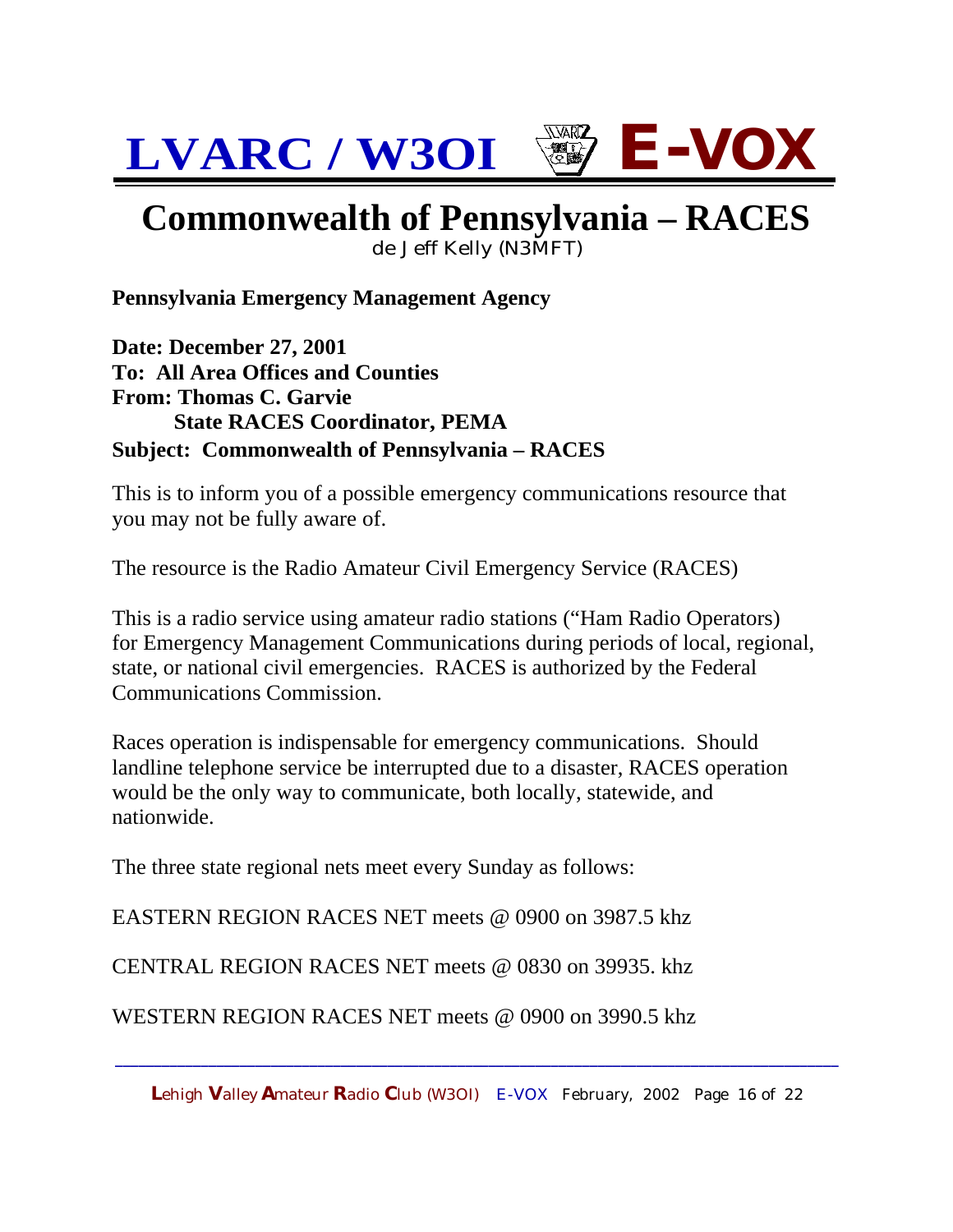#### **(Commonwealth of Pennsylvania - RACES - cont. from page 16)**

All time is "LOCAL TIME" – (NETS DO NOT MEET ON HOLIDAYS)

In time of any emergency, it is suggested that RACES stations monitor 3993.5 khz.

For any additional information contact me, Tom Garvie, PEMA Headquarter's, Harrisburg, Pa.

-or-

 John B. Kruk, K3KR, Net Control Pa. State RACES NET (HF) Central Region (HF) RACES NET 408 Irwin Street Lock Haven, Pa. 17745 Phone or FAX (570) 748 – 8859 E-Mail: [jbkruk@cub.kcnet.org](mailto:jbkruk@cub.kcnet.org)

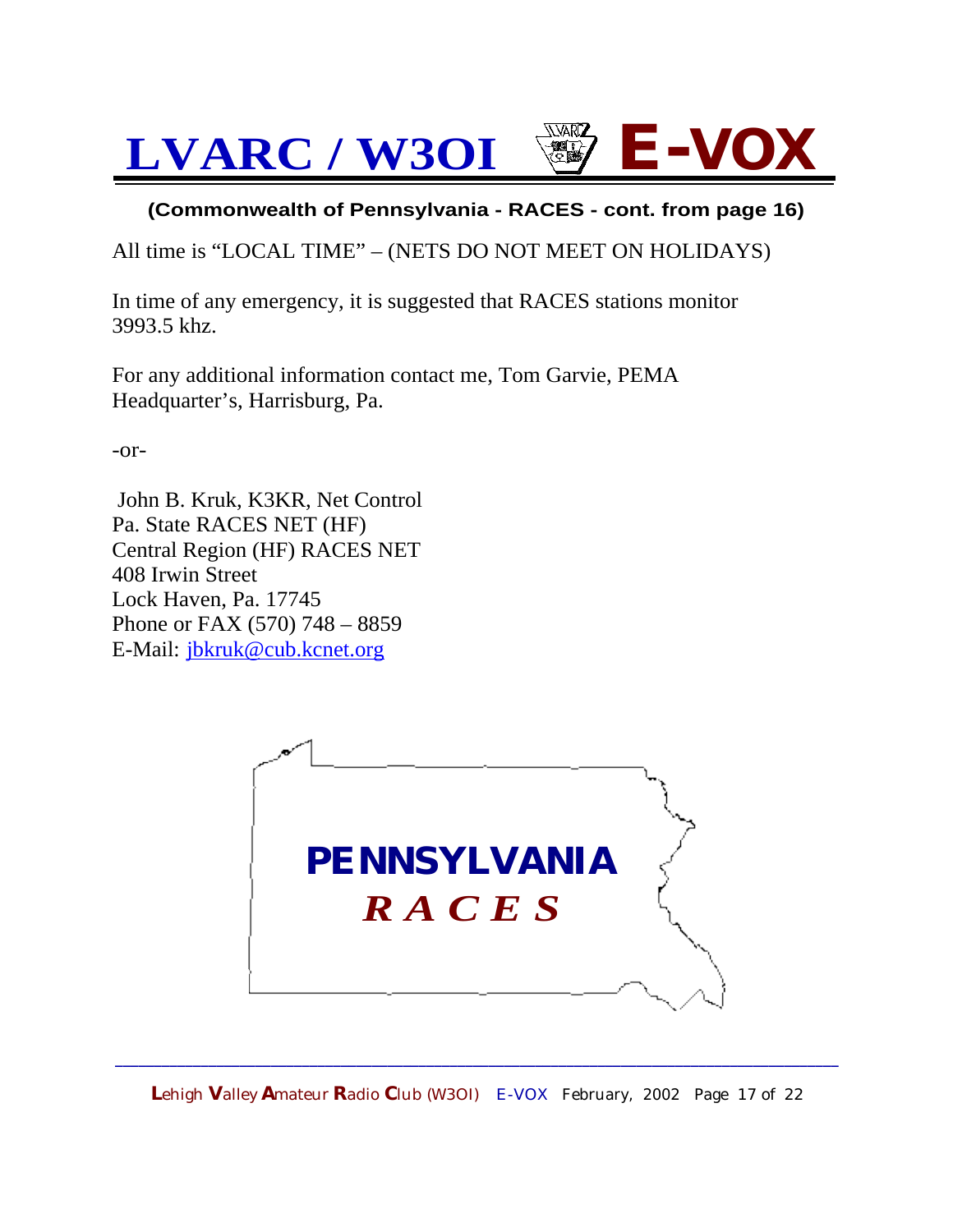



#### **YOU KNOW YOU'RE FROM PENNSYLVANIA IF...**

YOU ONLY OWN THREE SPICES- SALT, PEPPER, KETCHUP.

YOU DESIGN YOUR HALLOWEEN COSTUME TO FIT OVER A SNOWSUIT.

YOU HAVE MORE MILES ON YOUR SNOWBLOWER THAN YOUR CAR.

YOU HAVE 10 FAVORITE RECIPES FOR VENISON.

YOU HAVE AN UNCONTROLLABLE URGE TO BUY BREAD AND MILK WHEN YOU HEAR THE WORD "SNOW."

YOU THINK SEXY LINGERIE IS TUBE SOCKS AND A FLANNEL NIGHTSHIRT.

YOU OWE MORE MONEY ON YOUR SNOWMOBILE OR JOHN DEERE THAN YOUR CAR.

THE FIRST DAYS OF "BUCK SEASON" AND "DOE SEASON" ARE SCHOOL HOLIDAYS.

YOUR SNOWBLOWER GETS STUCK ON YOUR ROOF.

THE LOCAL PAPER COVERS NATIONAL AND INTERNATIONAL HEADLINES ON 1/4 PAGE BUT REQUIRES SIX PAGES FOR SPORTS.

SCHOOL CLOSINGS DUE TO SNOW TAKE THE RADIO STATION A HALF HOUR TO FINISH BECAUSE JUST ABOUT EVERY TOWN HAS ITS OWN SCHOOL DISTRICT.

WHEN SOMEONE SAYS 1972, YOU THINK "AGNES," AND WHEN SOMEONE SAYS 1979, YOU THINK "TMI"

YOU CALL SLOPPY JOES "BARBECUE."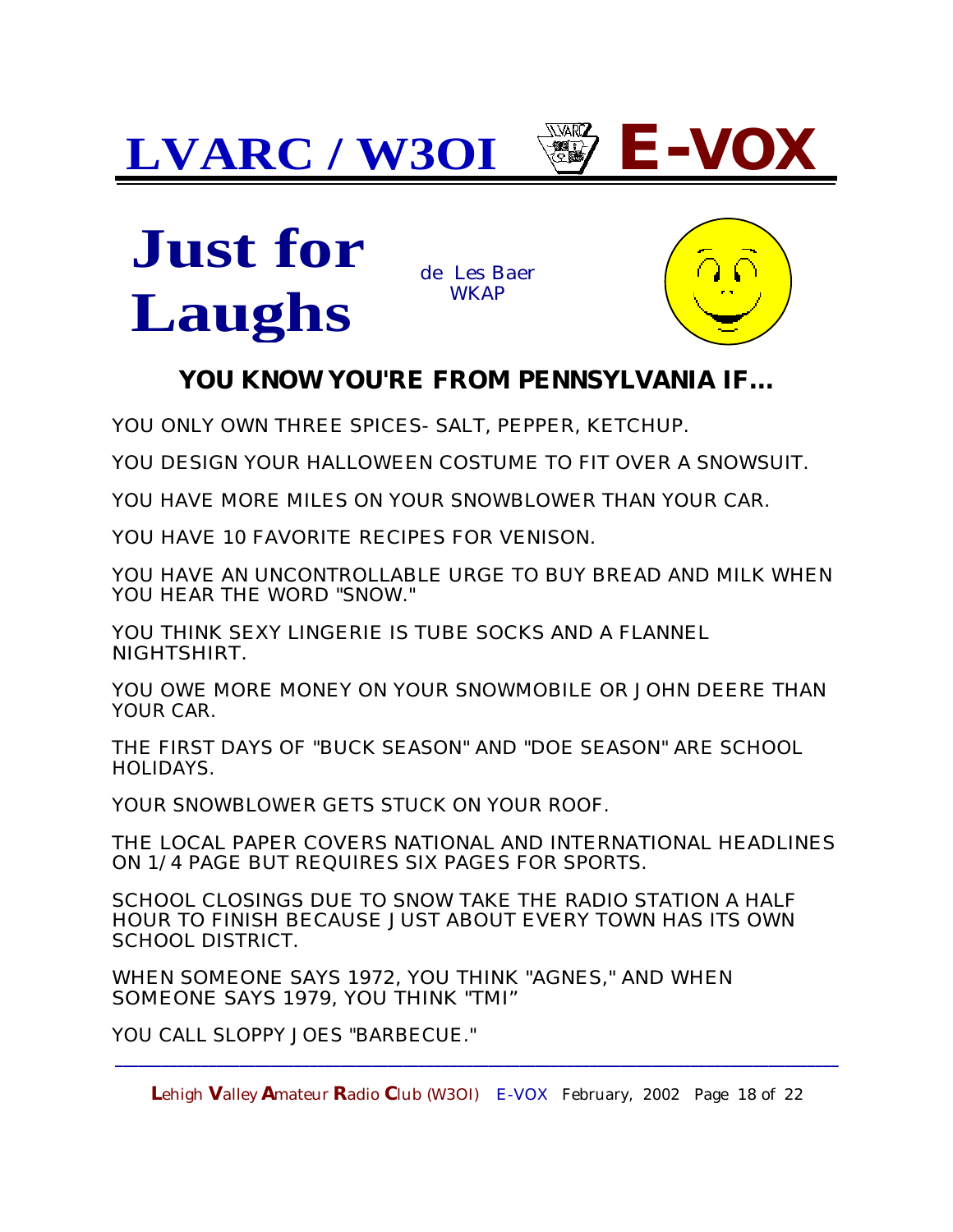YOU CALL SUBMARINE SANDWICHES "HOAGIES."

A SMALL STREAM OF WATER IS CALLED A "CRICK" RATHER THAN A "CREEK."

WHEN IT SNOWS, THEY PUT CINDERS ON THE ROADS IN STEAD OF SAND.

YOU THINK THE START OF DEER HUNTING IS A NATIONAL HOLIDAY.

YOU PRONOUNCE "SUITE" AS SUIT, NOT SWEET. AS IN LIVING ROOM SUITE.

YOU KNOW WHICH LEAVES MAKE GOOD TOILET PAPER.

YOU ONLY BUY YOUR BEER AND SODA BY THE CASE.

YOU THINK THE ROADS IN ANY OTHER STATE ARE SMOOTH,

YOU FIND -20F "A I.LITTLE" CHILLY.

YOU ASK THE WAITRESS FOR "DIPPY EGGS" FOR BREAKFAST

THE TRUNK OF YOUR CAR DOUBLES AS A DEEP FREEZER.

YOU KNOW THE FOUR SEASONS- WINTER, STILL. WINTER, ALMOST WINTER, AND CONSTRUCTION.

THERE ARE STILL PLACES YOU CAN STILL STOP ALONG THE ROAD TO BUY FRUITS, VEGETABLES, OR CRAFTS ON THE "HONOR SYSTEM."

YOU NEVER SEE ANY CONFEDERATE FLAGS, EXCEPT ON THE GETTYSBURG BATTLEFIELD.

YOU PREFER HERSHEY'S CHOCOLATE TO GODIVA.

YOU CONSIDER PITTSBURGH TO BE "OUT WEST," AND YOU KNOW THE FASTEST WAY TO PHILLY IS THE TURNPIKE.

YOU CAN GIVE DIRECTIONS TO INTERCOURSE WITH A STRAIGHT FACE.

YOU OWN A PAIR OF "CRICK" SHOES AND A PAIR OF HIKING BOOTS.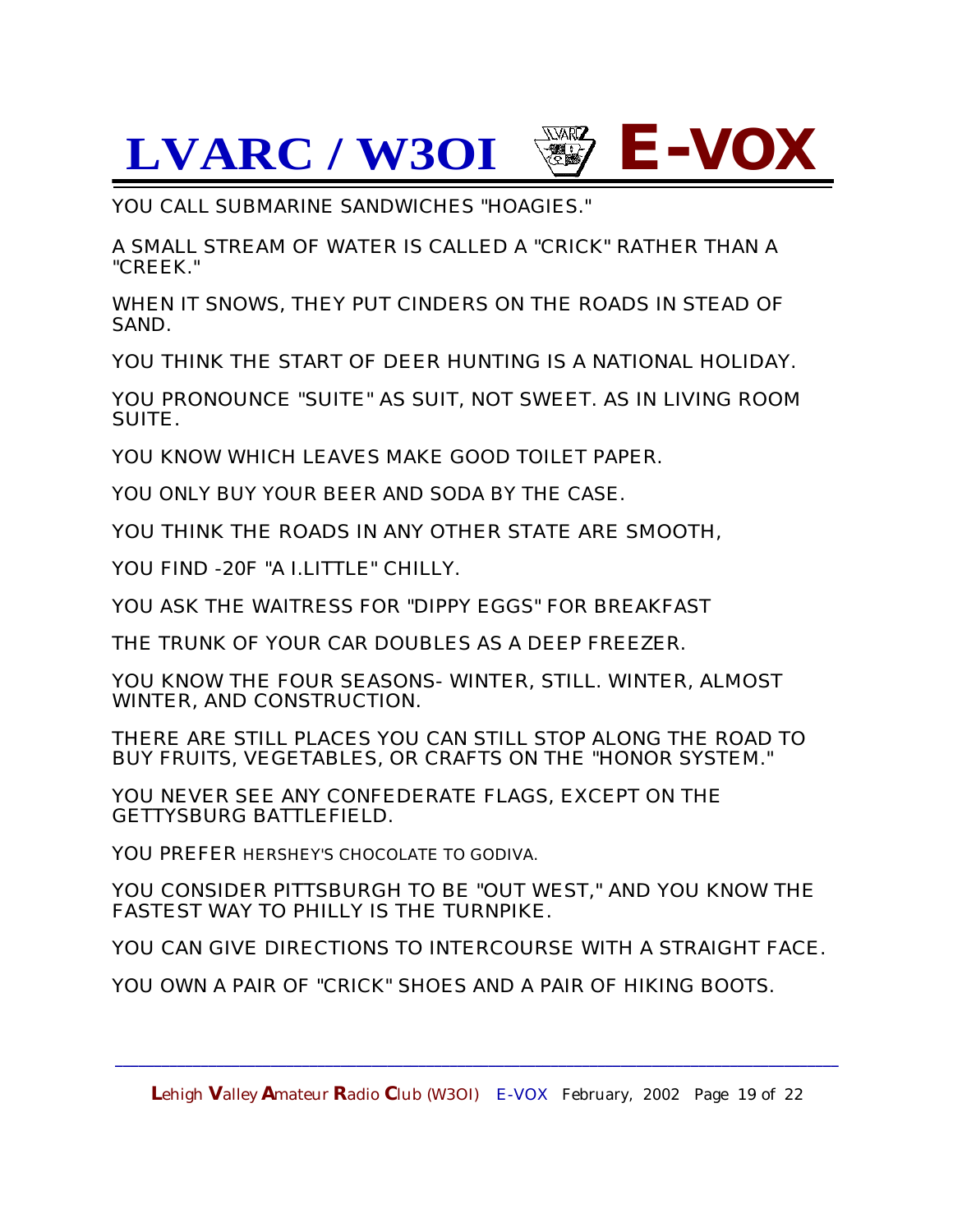#### **L**ehigh **V**alley **RACES M**embers **A**ctivated for **F**our  **A**larm **B**laze in **L**ocal **N**ursing **H**ome

de Jeff (M3MFT) and Bruce (KB3FIH)

**O**n Dec 15 2001, at approximately 18:55 hours the Lehigh County 911 Center received a call for a fire at Cedarbrook County Home in South Whitehall Township, Pennsylvania. The facility is located just outside the City of Allentown. The Fire Chief from Cetronia Fire Company called a four alarm fire within minutes of arriving on scene. The county dispatch center notified the local Emergency Management Agency (EMA) Coordinator, James Kelly KA3UQP, and the Lehigh County EMA Director, John Conklin, of the multi-alarm fire at Cedarbrook. James Kelly then began the process of opening temporary shelters in anticipation of the evacuation of the 515 residents. He also notified the South Whitehall EMA team that included Jeff Kelly N3MFT, the Township EMA Communications Officer and Lehigh County RACES Radio Officer. After conferring with both Jim Kelly and John Conklin it was agreed that RACES would be needed to man the shelters and provide additional support. At 19:30 hrs Jeff notified his Deputy RACES Officer, Bruce Bobo KB3FIH, that the Lehigh County RACES had been activated. He notified that a net would be required for the duration of the incident and to get members to the EOC, shelter locations, the scene and Lehigh Valley Hospital Cedar Crest, a local trauma center. Bruce KB3FIH directed the operation from the county's mobile command center at the scene of the fire. In all, over 24 members of RACES helped to provide communications over the next 24 hours until the temporary shelters were emptied and all of the residents were transported to appropriate care. The county home ended up with power, smoke and water damage.



**L**ehigh **V**alley **A**mateur **R**adio **C**lub (W3OI) E-VOX February, 2002 Page 20 of 22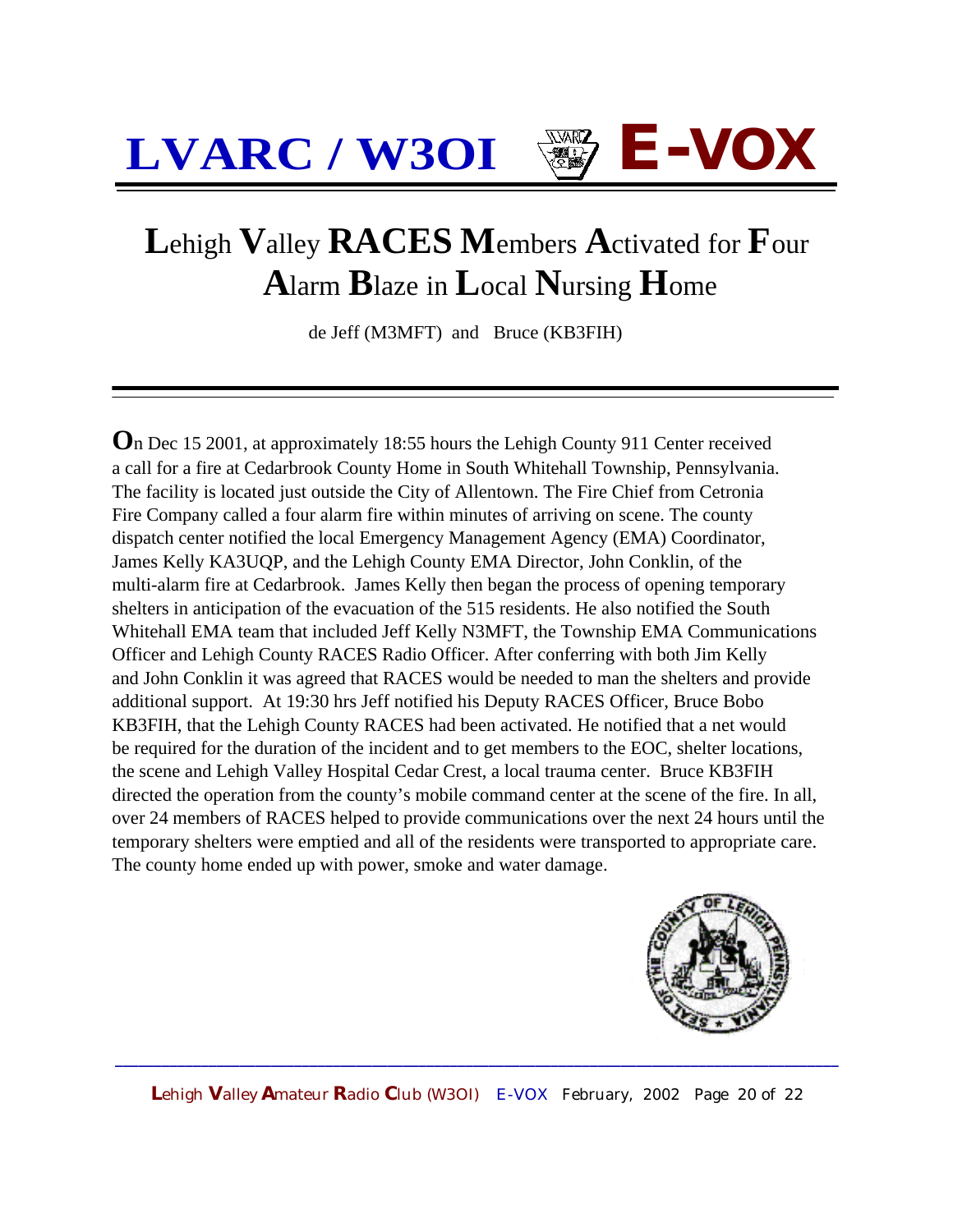**T**he following Tuesday Dec 18th Jeff N3MFT received a call at approximately 09:30 hrs from the Lehigh County EMA office about a meeting at Cedarbrook to coordinate the return of all the patients to the facility at 12:00 hrs.. Jeff N3MFT notified Bruce KB3FIH of the meeting. Present at this meeting were representatives from the County Home, Cetronia Ambulance, Eastern Pennsylvania EMS Council and the Lehigh County EMA office. Since the Residents were spread out over a four county area. It was agreed that the transfer would be better coordinated with the help of RACES. All agreed that their radios would not have had the same coverage as RACES. They offered there thanks to the following repeater systems that were used to coordinate this event; the 146.940 W3OI, 146.700 W3OK and 448.775 N3MFT.

**A**fter receiving a briefing from the staff, Bruce KB3FIH remained at the Cedarbrook to set up the mobile command center. Knowing that more help would be required, Jeff N3MFT called

the Office of Emergency Management in Northampton county to request assistance from their RACES team. Nick Tylenda, the EMA director, gave permission for activation of the County RACES team. Jeff N3MFT then notified Dick Deck KA3MOU, Northampton County

RACES Officer, and Deputy RACES Officer Jeff Keller N3QZT that their help would be essential. In all, over 20 RACES members from both Lehigh and Northampton counties provided support. The first ambulance began rolling at 17:00 hrs and by 03:00hrs the following day all of 515 residents were returned safety to their home. In a large part due to Amateur Radio. The following amateurs also helped. Eric AI3D. Bruce KA3ONZ, Earl KA3WAL, Dan KA3ZAT Chris N3RPV,Burt KA3ZBE,Ed KD3NH;Mark KB3FDM , Charlie KB3FDN, Walt KE3SP, Barry KB3FMI, Bob KE3AW, Mark WA3KIF, Jeff N3QZT, Larry K3LAR, Malcolm N3XRL,Barry N3NVA ,Rodney KB3HFZ,Bill KA3RBH;Mike N3OUC:Chris N3VTZ; Bill WA3ZXJ: Bryan AA3WM; Bob KB3HHG



**L**ehigh **V**alley **A**mateur **R**adio **C**lub (W3OI) E-VOX February, 2002 Page 21 of 22